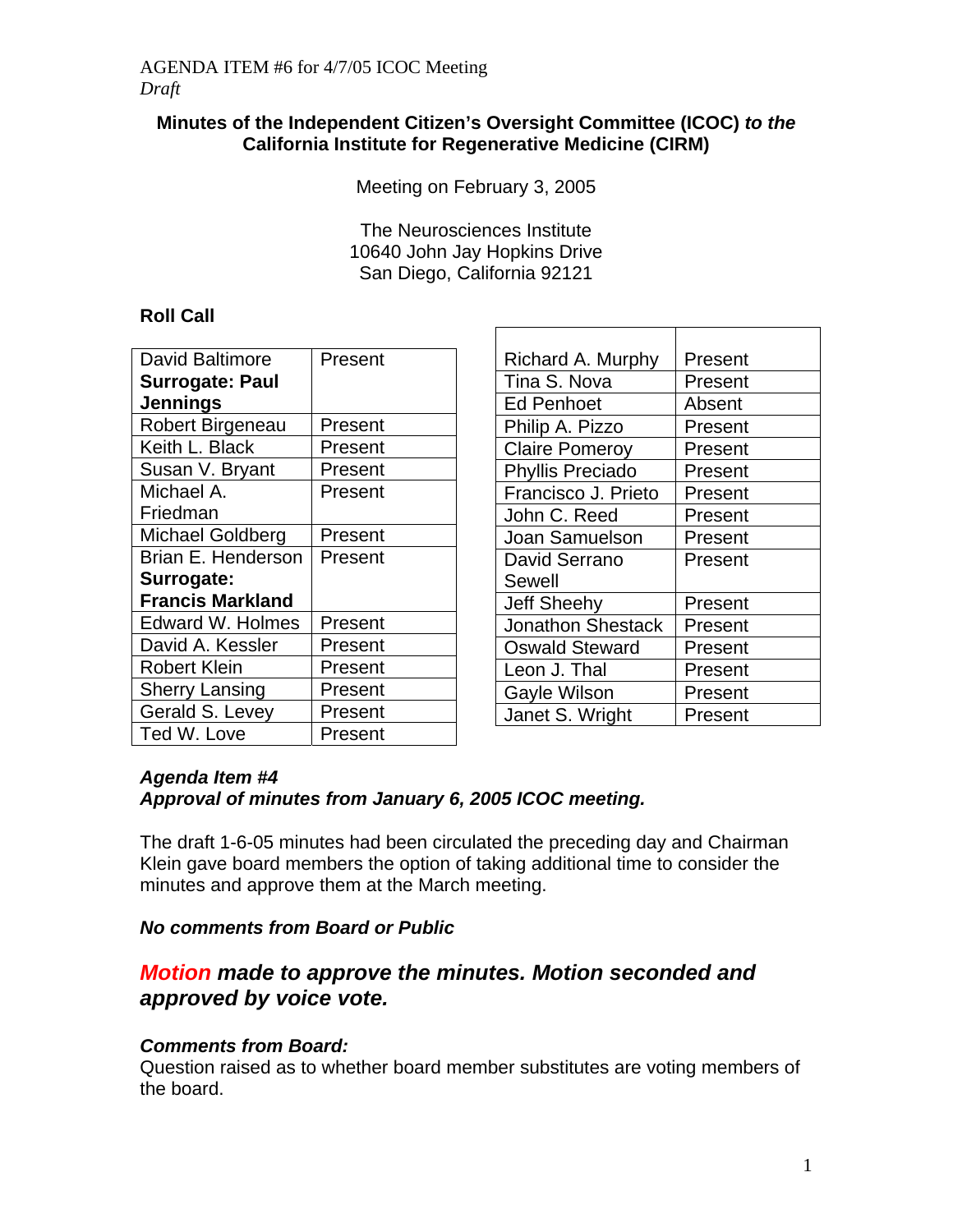CIRM outside counsel James Harrison clarified that Health & Saf. Code Section 125290.20(A)(2)(d) permits an executive officer of a California University, nonprofit research institution or life science commercial entity who is appointed as a board member to delegate, from time to time, those duties to an executive officer of the entity or to the dean of the medical school, if applicable. In order for a member to designate an alternate under this section, the alternate would have to be sworn in and would be considered a public official subject to the requirements applicable to all other members of the board (including need to file Form 700 and recuse him or herself from a decision to award a grant in which he or she had any participation whatsoever.) Alternatively, a member may send a designee to audit the meeting. Patient advocates, under the Act, do not have the authority to appoint a voting alternate. They may designate individuals to attend the meeting to audit.

Question raised as to whether alternate needs to be a citizen of California.

#### *Agenda Item #5 CIRM Interim Office space update.*

Chairman Klein reported that the Institute staff would move into new, temporary space on February 11. This is a critical first step in the continuing development of staffing structure and overall functionality and effectiveness. The Department of General Services provided four specialists to assist with the logistics of this move.

Klein highlighted some of the terms of the space agreement: 7400 square feet ready for occupancy; nine private offices and one conference room; located close to two airports, Amtrak and BART; adequate space to expand to 30+ persons. The intended occupancy is for less than six months, and the lease provisions allows for free rent during up to seven months of a 12 month period. The lease can be terminated at any time with 30 days notice. Landlord also provided free tenant improvements and furnishings.

#### *Comments form the Board:*

Question raised as to whether facility would accommodate ICOC meetings. Chairman Klein responded that the space is not intended to accommodate ICOC meetings, but that permanent CIRM office space ideally will have greater meeting space.

Observation that the ICOC meetings will continue to move from site-to-site over the next six or seven months. Chairman Klein asked whether board members saw a benefit in continuing to rotate between sites. Observation that this is a good idea, particularly as it affords members of the public in different parts of the state the opportunity to attend a meeting. Specific suggestions made to hold meetings in Los Angeles, Fresno, and Irvine.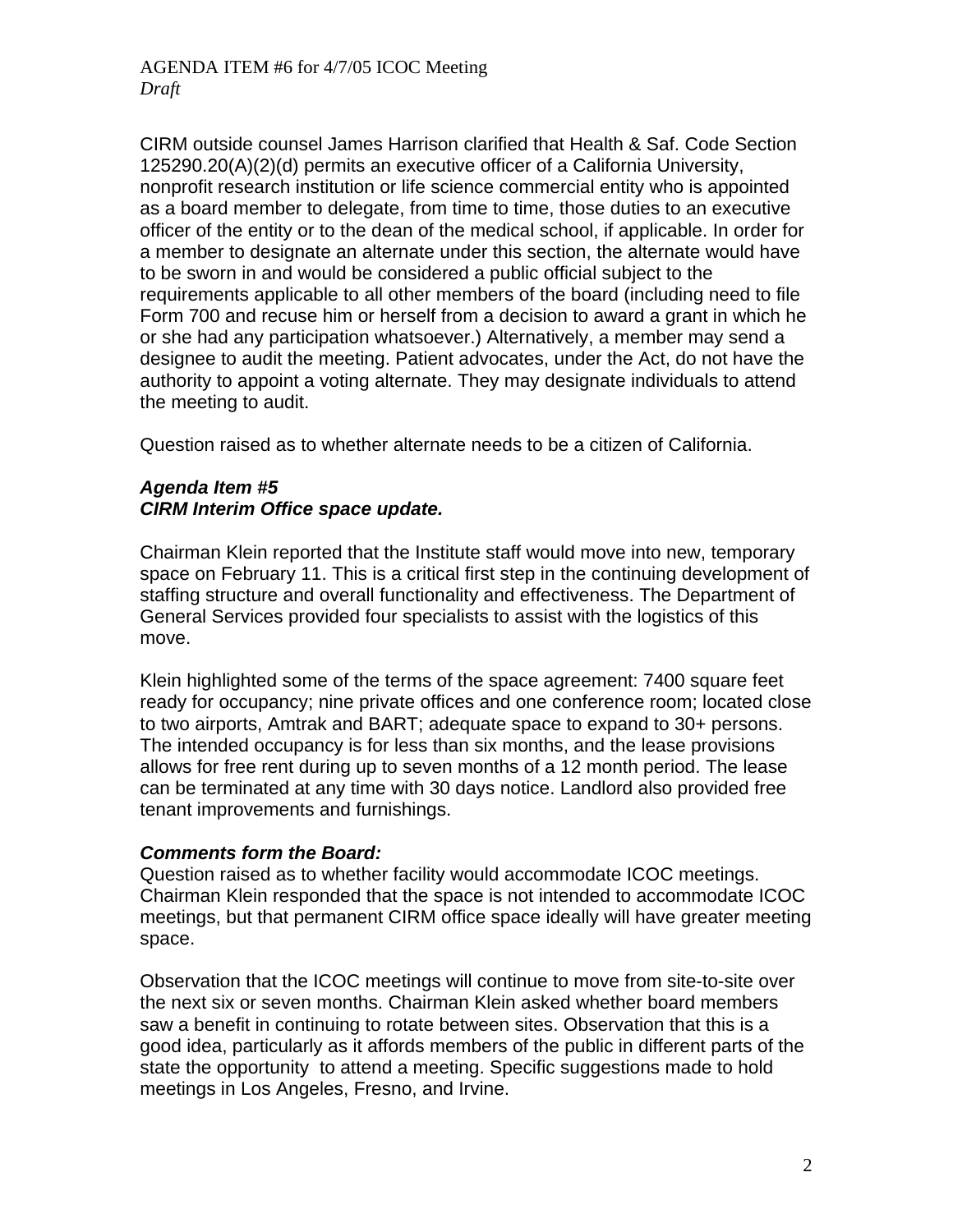Request made to enter name of company that is leasing the temporary space into the minutes. The company is called Wareham Development and has holdings in the east bay. Chairman Klein pointed out that there is no known connection between Wareham development and any beneficiary of any potential grant, and that no consideration is given in the interim lease for any consideration in the permanent location. Chairman Klein also asserted that there is no connection between Wareham Development and Klein Financial Corporation. The same clear representation will be made with respect to the permanent space.

### *Comments from the Public:*

Jean Loring, Burnham Institute, asked what the lease terms would be for the final five months at the temporary space. Deputy ICOC Chair Amy DuRoss responded that the terms, which are still being negotiated, would be market rate.

Bradley Fikes, North County Times, asked for the exact address. The address is 5858 Horton Street in Emeryville, of the Powell exit. Chairman Klein offered to post the rent terms for the balance of the term on the website.

#### *Agenda Item #6 CIRM staffing update*

Introduced by Chairman Klein. (See staffing memo.) Two high level positions filled through interagency agreements. Intermediate term contracts signed for outside general counsel and communications. Deputy Vice Chair also hired.

## *Comments from the Board*

- What process was used to make hires?
	- o Five individuals were hired who had gained a great deal of expertise while working for the Prop 71 effort and subsequent nonprofit. These are Chairman and board support hires, not scientificarea hires. The CIRM has now adopted a policy of posting public notice of positions and taking applications for these.
- Expression of appreciation for work done by staff people and satisfaction with service provided.

## *Comments from the Public*

Jesse Reynolds, Center for Genetics and Society: (1) How were salaries determined relative to other state agencies? (2) Some questions on job application could be characterized as intrusive.

- Salary structure is specifically addressed in the Initiative, and is indexed to the UC system and other research institutions represented on the ICOC.
- Application came from the Governor's office.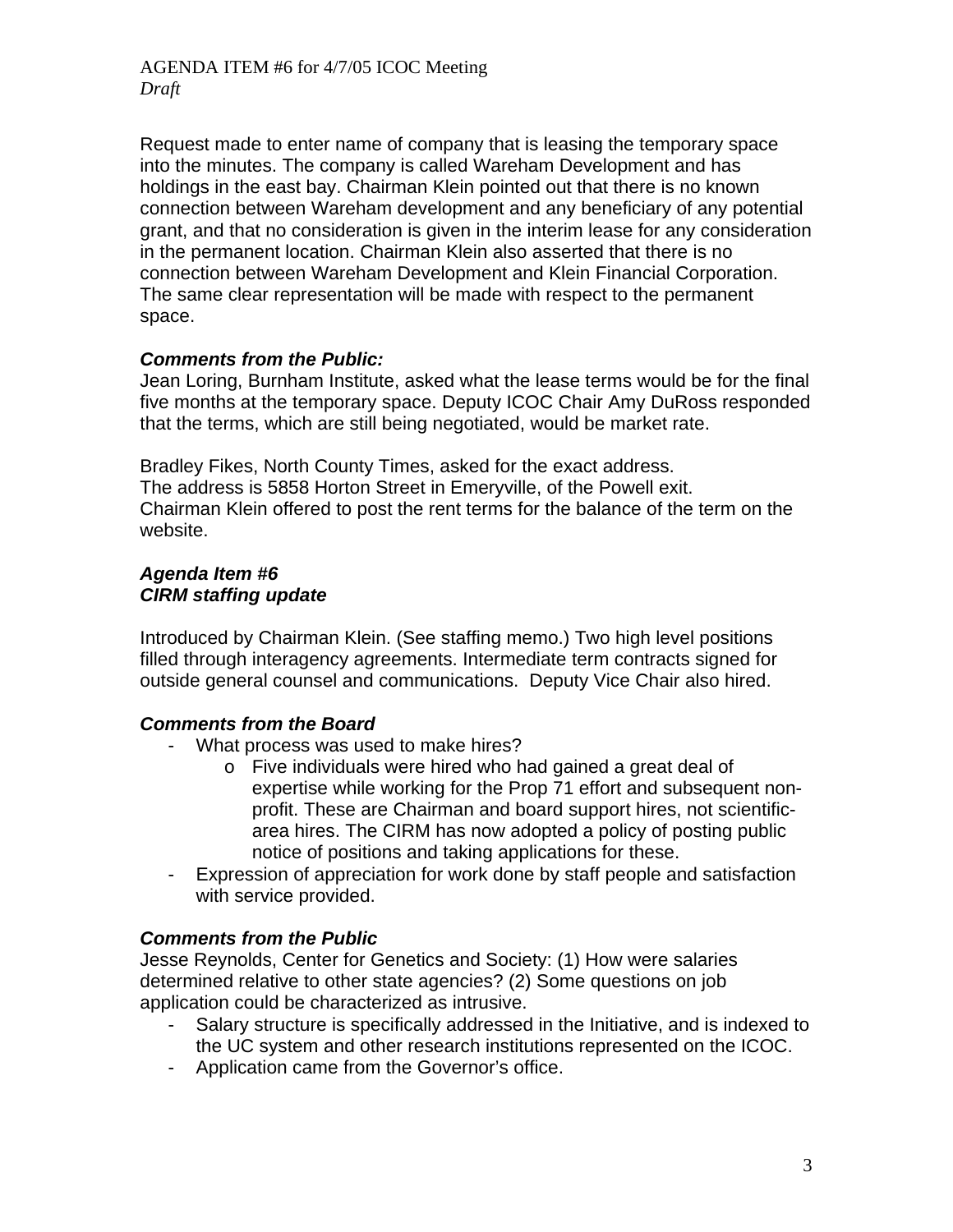Recent LA Times Article reported that \$1 million of Yes on 71 campaign debt is owed to Mr. Klein, who individually loaned money to the campaign. To avoid conflicts, Mr. Klein is encouraged to make the roles of leadership and staff at the Institute clear and separate from those of the CRCC nonprofit advocacy organization, the Yes on 71 campaign, and Mr. Klein's personal and business finances.

Chairman Klein responded that there are very clear lines between these institutions and that the amount of debt reported in the press did not take into account counterbalanced assets. He also emphasized that he is making no efforts to raise any money to deal with his long term debt.

### *Agenda Item #7 Consideration of Summary Minute Report of the Presidential Search Committee*

Primary undertaking of the presidential search committee is to supervise the process for selecting candidates for President and Acting President of the CIRM. General criteria for selection of president were summarized and approved (called the "Lansing Proposal"):

- 1. Outstanding scientific and Biomedical Expertise
- 2. Proven Management Capacity
- 3. Sensitivity to Political Ramifications and Implications

Committee solicited proposals by RFP to executive search firms for engagement in search for eligible candidates for president. Authors of top three proposals will make individual presentations today before the board. List of ten criteria was approved by committee to be used in analyzing executive search firm proposals. (See 1-24-05 Presidential Search Subcommittee minutes for list.)

## *Comments from the Board:*

Question raised as to whether it is necessary to have a staff member attend every teleconference subcommittee meeting site. Chairman Klein responded that as a best practice a staff member should be present to assure board members that someone is there to make an evidentiary record that all proper procedures were followed and that board members were not put in the position of not being able to verify with an independent person that the board member carried out all the necessary procedures. Staff members are also present to help accommodate members of the public.

Comment that background and expertise in effecting treatments and cures and not just in conducting biomedical research should also be reflected in the search firms' presentations.

Comment that an additional quality to consider in evaluating search firms is that they have a demonstrated commitment to working with under-represented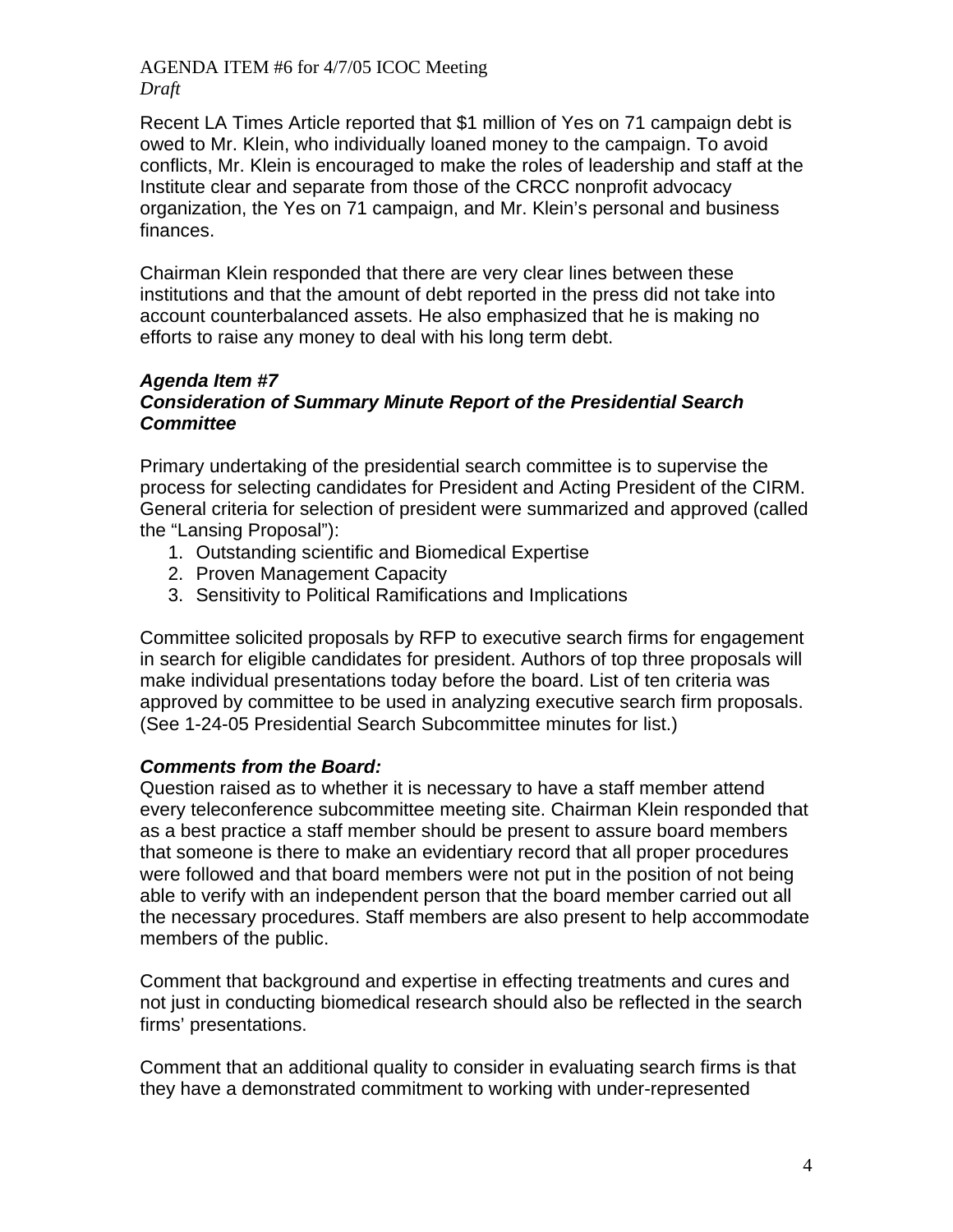communities and providing equal opportunity. Chairman Klein and other board members expressed support for this suggestion.

### **Search Process Timeline Presented**

Chairman Klein presented the timeline for the search process:

- Reconvene presidential search subcommittee in four weeks from selection of firm to review long list of candidates;
- Review of long list of candidates by two-person interview teams to create short list;
- Present short list to full ICOC for comment and decision as to whether entire board wished to interview and rank top 2 or 3 candidates.
- ICOC then authorizes search subcommittee to make offer to highest ranked candidate, then second-ranked, etc.
- Process subject to amendment from input from executive search firm to board, or from board itself.
- If any candidate for permanent president was from an institution represented on the board, that board member would recuse him or herself from voting.

## *Comments from the Board:*

Affirmation that the entire ICOC should interview short list. Comment that reference checks should be mentioned as a step in search timeline. Request that an equal employment opportunity report on long list of applicants be provided to the ICOC when short list is presented.

Chairman Klein reminded members of the public that they can submit candidates by email to the CIRM.

Question as to who decides what the salary structure will be for the president. Chairman Klein pointed out that the ICOC could discuss salary structure in executive session but the actual salary must be approved in public session.

Comment: Dr. Preciado did not see in the minutes her comment about sending emails to organizations that are reflective of communities of color. Ms. DuRoss commented that the proposal had been sent out to the organizations enumerated by Dr. Preciado and that the minutes would be amended.

Comment: The president's job description is taken wholesale from the initiative itself, but will be further developed with the assistance of the search firm.

Suggestion that transcripts be posted on the CIRM website.

## *Motion made to approve the minutes with amplification of need to focus on equal opportunity employment. Motion seconded and approved by voice vote.*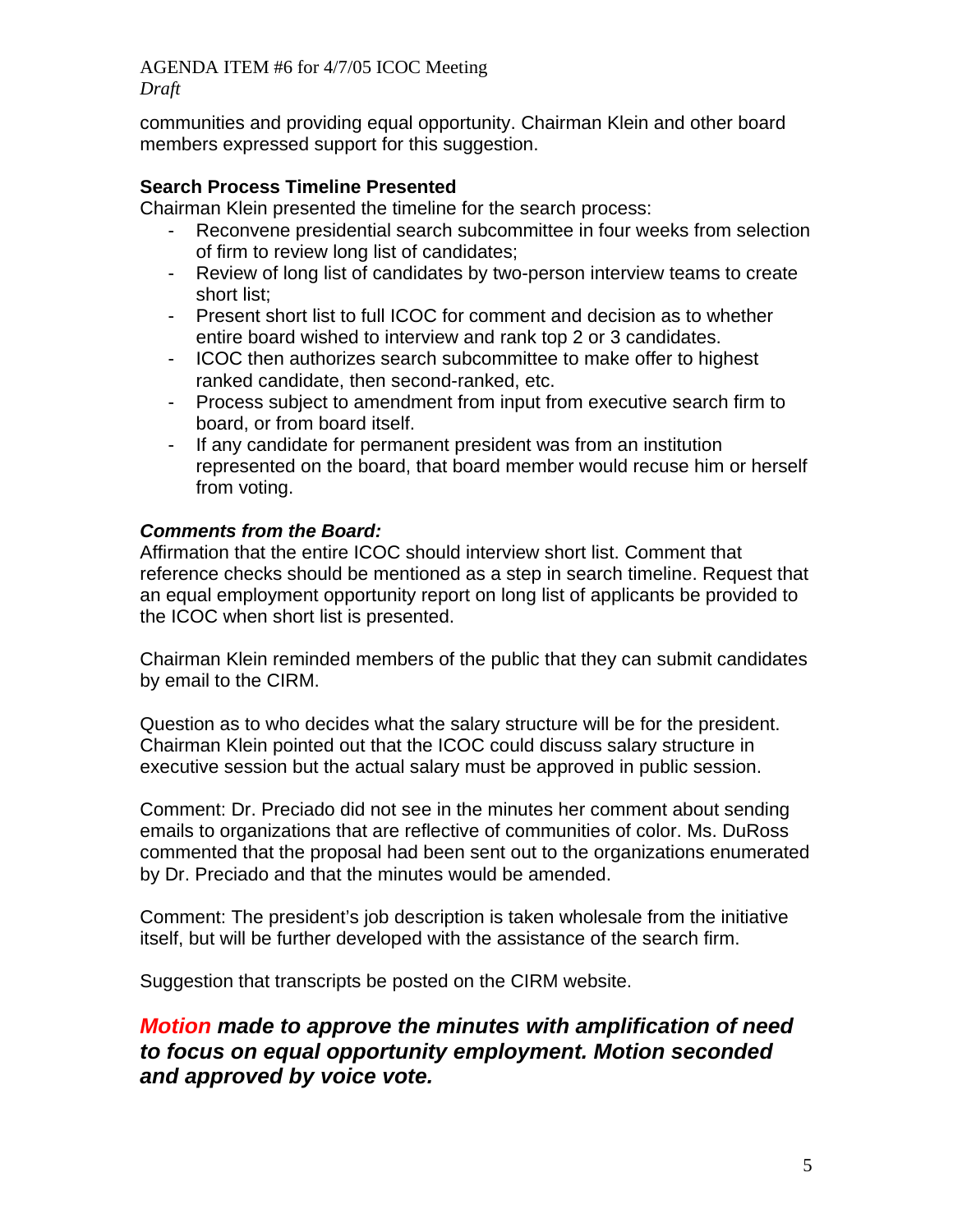#### *Agenda Item #8 Consideration of qualifications for candidates for president and procedures for appointment, including role of Presidential Search Committee.*

Procedural item: During the executive session (agenda item #10) board will discuss candidates for interim president. In order to arrive at a salary that a candidate would accept, it is important that there be discussion with Interim candidate selected by board, to take place after a salary range is set in executive session.

Board was asked for support in delegating to Chair and Vice Chair ability to discuss salary, within range set in executive session, with selected Interim Presidential candidate.

Salary would then be brought back to full board at next meeting so it can be discussed and adopted in a public session.

## *Motion made to delegate ability to discuss Interim President's salary to Chair and Vice Chair. Motion seconded and unanimously approved by voice vote.*

#### *Agenda item #9*

*Consideration of selection of Executive Search firm to assist in search for President, including presentations from three Executive Search firms whose proposals were recommended by the ICOC Presidential Search Committee.* 

Presentations made by A.T. Kearney, Isaacson Miller and Spencer Stuart.

Suggestion made by Chairman Klein for ICOC members to vote for the number one choice, then hold a subsequent vote for the number two choice.

Question from Joan Samuelson: Is this the hiring of a firm or of a search professional?

Good point: while we're hiring a firm, we want to be clear on who will be the responsible principal and what the time commitment of that responsible principal will be. If one, two or three team leaders will all commit substantial time, please make that clear as well.

Question from Dr. Thal (unrelated to search firms) can members of the ICOC apply for grants? Or are we prohibited from applying for grants? Is there language in the act?

Chairman Klein: The Grants Working Group Search Subcommittee needs to provide policy recommendations. There is no language in the act.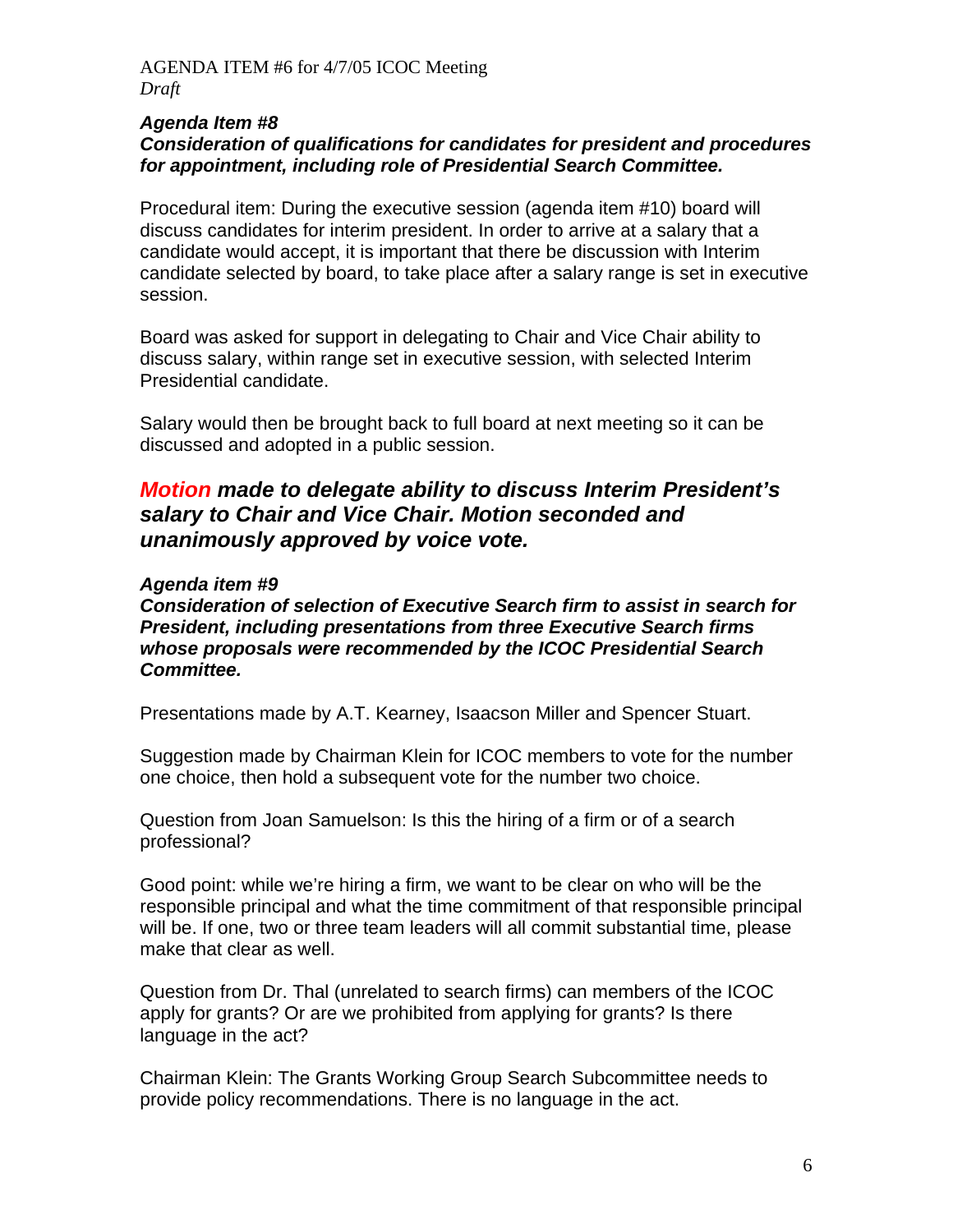## *A.T. KEARNEY*

Alberto Pimentel, Vice President in charge of western region for education nonprofit practice.

Terry Scherck, life science practice.

Basic assets: superior intellectual capital and research, very experienced consultants, and substantial interface with our management consulting firm, parent A.T. Kearney, Inc. with very well developed and robust pharma and healthcare practice.

### *Questions/Comments from the Board:*

Dr. Birgeneau: Can you tell us what searches you are currently carrying out and what percentage of your time either or both of you will devote to this search?

A.T. Kearney answer: From our perspective, this is the premiere search to conduct. Part of it because it's groundbreaking. Part of it because it is going to set a trend for the rest of the United States and the rest of the world to follow.

We would do what we did with other large searches, such as the UC Presidency. Terry and I would be the team. You would have two senior vice presidents conducting the search. This is a large search in terms of reach and scope. We think the best way to address it is to have a team that does nothing else.

Dr. Levey: What kind of timeline could we expect before receiving your short list?

A.T. Kearney answer: Short answer: we could pull together a short list in eight to ten weeks. Longer answer: it will really depend on how broad you want to go.

Dr. Pizzo: Can you describe your working relationship together?

A.T. Kearney answer: The two of us have worked together extensively.

Dr. Pizzo: How would your firm handle candidates who may arise from institutions where you have previously placed individuals?

A.T. Kearney answer: First, there would be a limited number of off limits individuals, which would cause a problem here. Second, we would work with you hand in hand. If you identified individuals we could not pursue due to obligations to clients, we would notify you immediately and instruct you to contact the individual directly.

Claire Pomeroy: For this particular search, what are your proposed fees?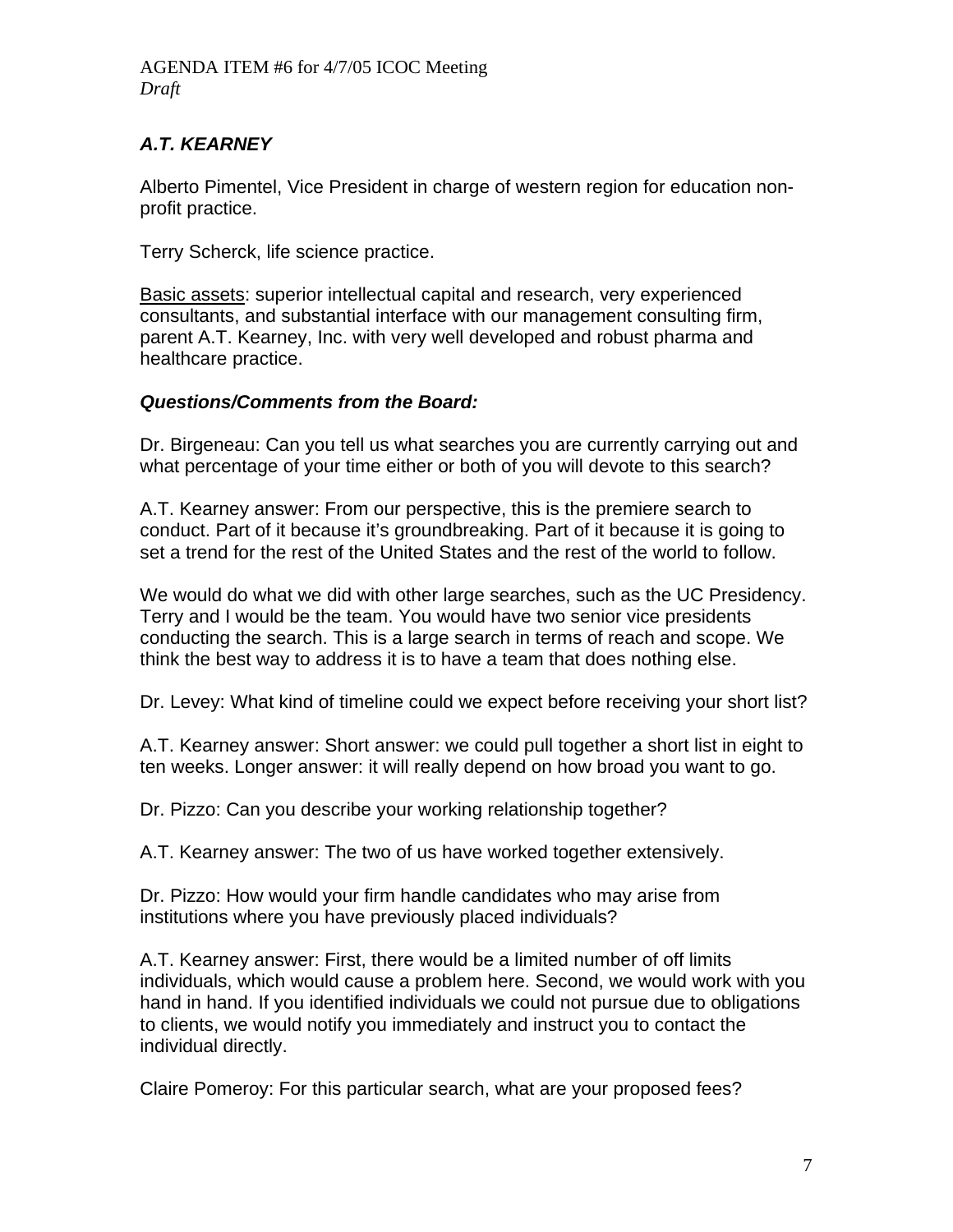A.T. Kearney answer: Could suggest flat fee, fixed fee. Keen on accountability. I suggest doing it based on milestones. Four payment structure, first payment at initiation of search, second after you see first slate of candidates. Third – after you're satisfied with interviewing the candidates. Last payment once search is concluded and you are happy with the outcome.

Flat fee: \$150,000.

## *ISAACSON MILLER*

Dr. Susan Shurin, Vice President and Director, Pediatric Oncologist

David Bellshaw, Vice President and Director, Executive Search Consultant

Basic assets: Experience working with public entities; focused on nonprofits and strengthening civic infrastructure. Hallmark search components: early scoping to determine nature/challenges of search; use of common set of metrics to judge all candidates; transparent process on rigorous timeline; extensive candidate referencing; emphasis on diversity.

#### *Questions/Comments from the Board:*

Isaacson Miller response to Pizzo off limits question: It is IM policy not to approach person who is currently in position in which IM placed that person. Will not approach an IM placement or placement's direct reports for one year following placement. These restrictions do not apply if person approaches IM.

Dr. Pizzo: What degree of commitment can you offer this search effort?

IM response: We currently have freedom to take on this search. We haven't worked together as a team before, but our communications systems are very good. Communicating with one of us would be communicating with both.

Dr. Levey: What is your estimated time frame for assembling a short list and what are your fees?

IM response: Time frame: six to nine-month process. Fee structure: fixed fee negotiated with the search committee. This would be a function of what the target salary is. We recognize that this is a public institution.

Chairman Klein: When would you have a short list?

IM response: Three months.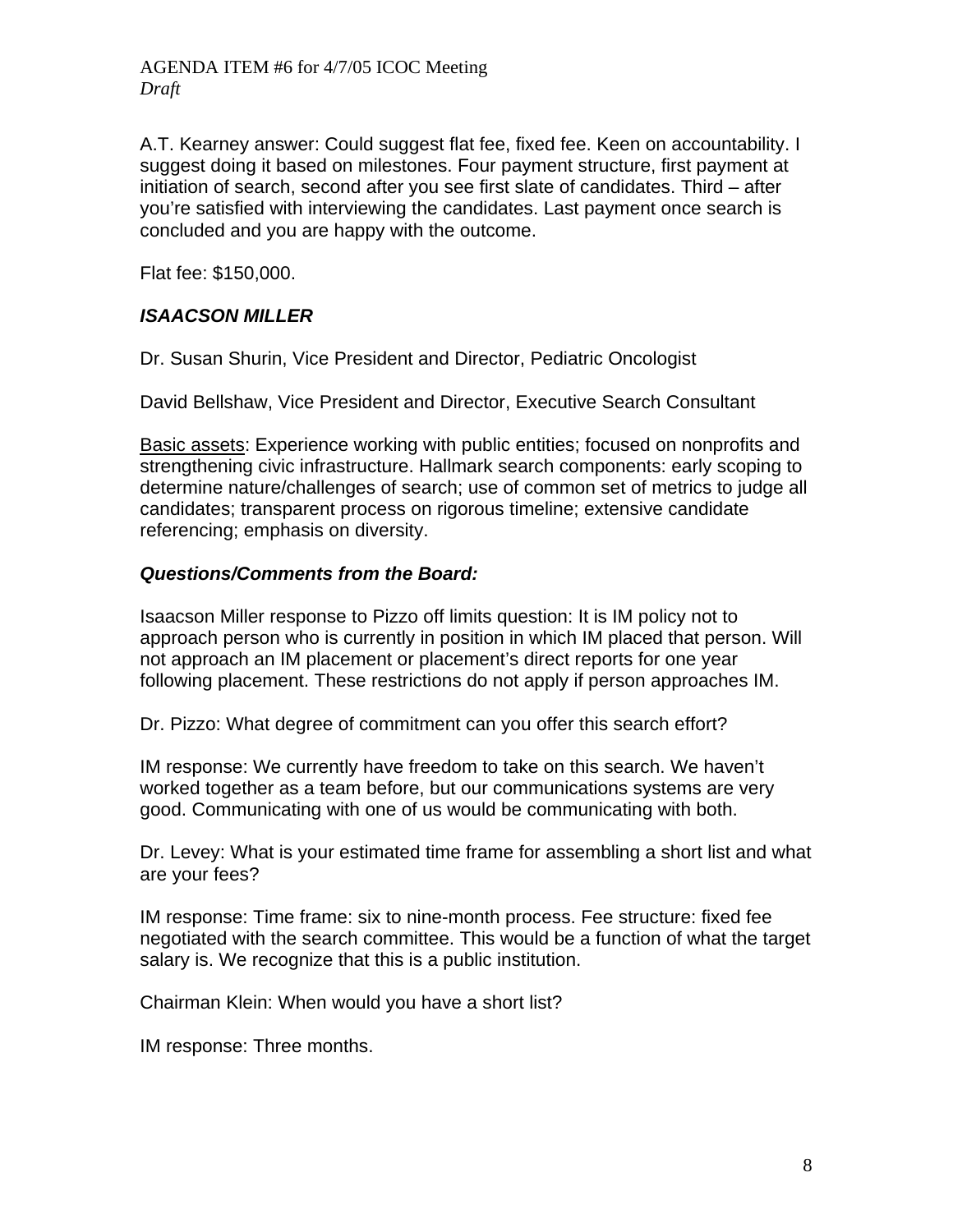Chairman Klein: Fee would be set in payment increments related to performance milestones. Is that approach acceptable?

IM response: Yes, subject to negotiation as to what those milestones are.

IM: Our fee would probably not be above \$150,000.

Dr. Thal: What are examples of other high level individuals placed by IM?

IM: President searches, specifically President of Oregon State University, Presidents of liberal arts colleges; high level dean searches; working with Kaufman foundation and their national commission for entrepreneurship.

Dr. Black: What is your estimated salary range for this position?

IM: Something comparable to medical school deans: \$300,000 to \$600,000.

## *SPENCER STUART*

Dr. Mimi Hancock, PhD, Genetics and Cell Biology

Dr. Lisa Pieper, MD

(Dr. Ira Isaacson, MD, MBA, not present, will be third key member of SS core team.)

Ben Holzemer, search consultant, to serve as project manager. Basic Assets: Global offices; conduct searches across many industry sectors; multidisciplinary partners available for this search: life sciences, non-profit, higher education, diversity; oriented towards higher level searches; commitment of many firm partners to this particular search.

Understanding of the search: Necessary to carefully elaborate job description to expand on three basic elements: scientific and medical credibility, ability to lead and manage the organization, need for diplomatic skills to manage organization and liaise effectively with stakeholders. (See transcript for elaboration on each element.)

Diversity: We affirmatively assert diversity focus in every contract.

Time line and process: Meet within four weeks to discuss long list. Time line will depend on level of involvement vs. delegation of ICOC members.

Off limits: Placed candidate is off limits in perpetuity. Hiring manager and direct reports are off limits for one year. Exception when individual approaches SS, but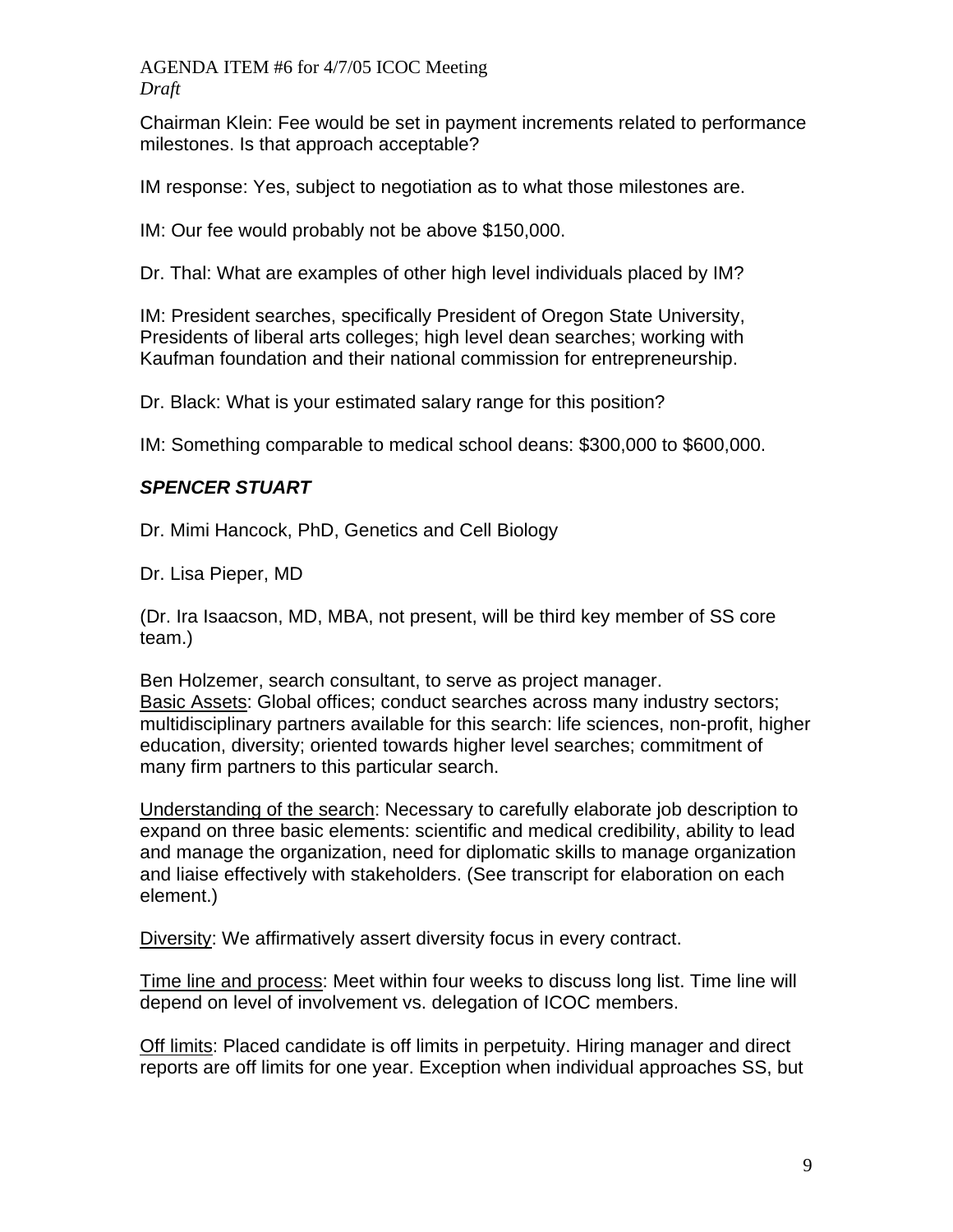requirement that supervisor at institution be aware of individual's desire to change positions.

Fees: Fixed fee of \$150,000.

## *Questions/Comments from the Board:*

Chairman Klein: Will this search be your number one priority?

SS response: Yes, we need to be uniquely prepared to do an excellent job.

Dr. Prieto: How many active searches are you currently working on?

SS response: Dr. Hancock, five or six (mostly later stage); Drs. Pieper and Isaacson, eight to ten (but other peers are involved in these as well.)

Ms. Lansing: Explain fee and overhead.

SS response: \$150,000 professional fee plus 10 percent administrative overhead fee and expenses.

*Ms. Lansing requested clarification as to whether other firms charge equivalent amount.* 

- *Isaacson Miller charges 9 percent overhead; AT Kearny charges 15% overhead.*
- Dr. Kessler: Candidate profile?

SS response: Derives from position description (see transcript for details.)

Dr. Levey: How will other ICOC decisions (i.e. picking grant reviewers, etc.) impact ability to attract President?

SS response: Location and compensation will be key factors. Other aspects will impact different candidates in different manners.

## **END PRESENTATIONS**

Chairman Klein asked board members to rank the executive search firms.

## *Comments from the Board:*

#### Support for Spencer Stuart:

- Spencer Stuart was very well prepared and gave an excellent presentation (Love)
- Impressive depth and breadth in Spencer Stuart team.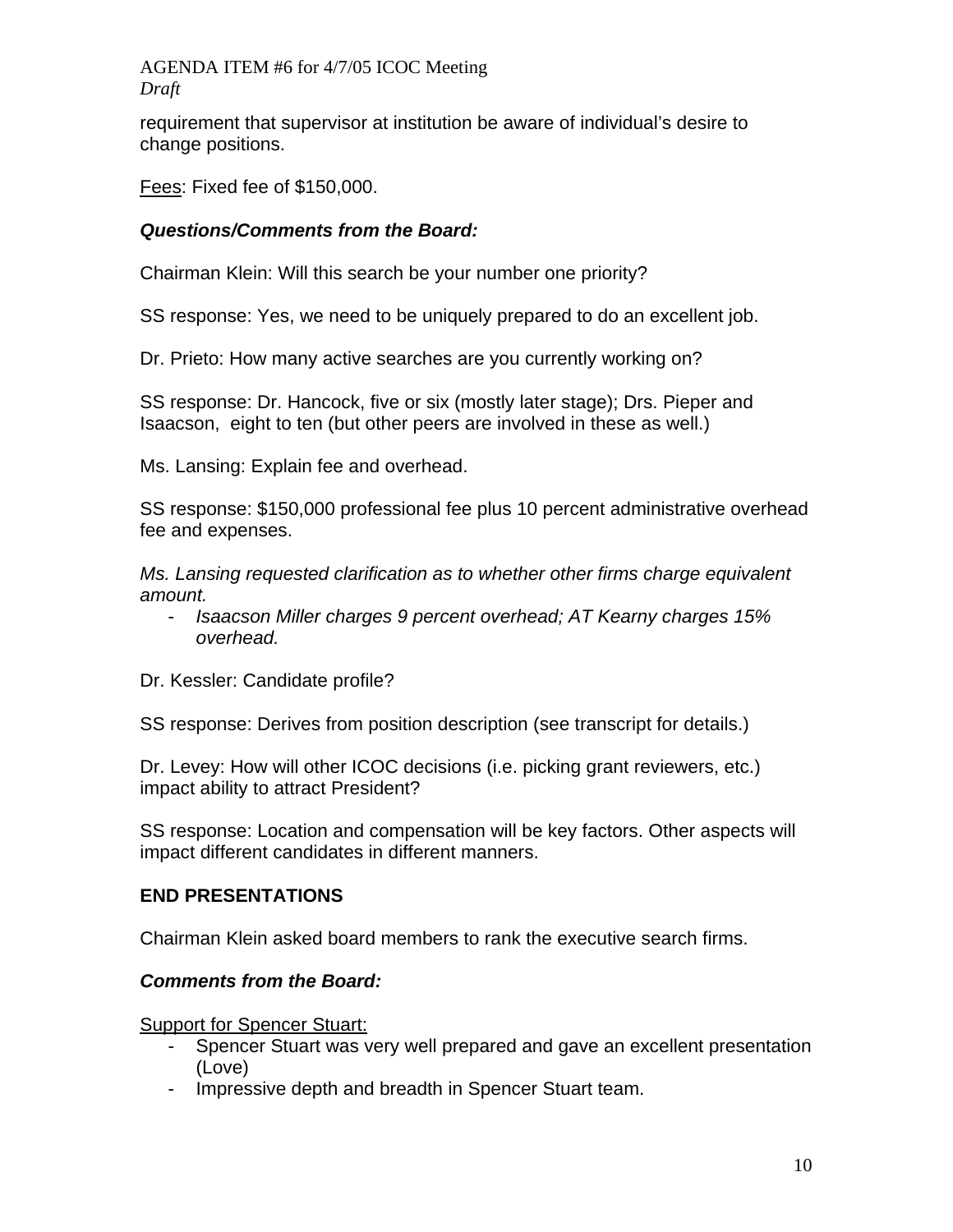*Draft* 

- Positive first-hand experience working with Spencer Stuart.
- Scientific background of presenters made great impression.
- Willingness to make this their number one priority, enthusiasm and promised speed.

## Support for AT Kearny

- Alberto Pimental is an excellent recruiter.
- Very familiar with appropriate candidates due to Chancellor and President searches they have carried out.

## *NO Comments from the Public*

## *MOTION made and seconded to proceed with negotiation to conclusion with Spencer Stuart. Motion passed by voice vote. Opposed by Holmes.*

## *MOTION made and seconded to select AT Kearney as backup firm. Motion passed by voice vote. Opposed by Samuelson.*

**Next steps:** Intent to delegate ability to move to a contract to Presidential Search Committee.

### **Comment regarding grant applications by ICOC members:**

Chairman Klein formally referred to Standards Committee question as to whether a member of the ICOC would qualify for a research grant. Stated that it was not originally conceived that a member of the board would qualify for a grant, recusal provisions notwithstanding. This would create harmful perception of conflict of interest that could interfere with goal of reaching highest standards in the country for setting a model for awarding grants.

Board members expressed agreement.

## **Question regarding alternates**

Dr. Reed asked for board members' opinion as to whether alternates should be non-active scientists, i.e. not grant applicants.

Comment and clarification: Board members who are in leadership roles at institutions will continue to encourage people at those institutions to apply for grants.

Agreement that a conflict of interest discussion would be agendized for the March meeting.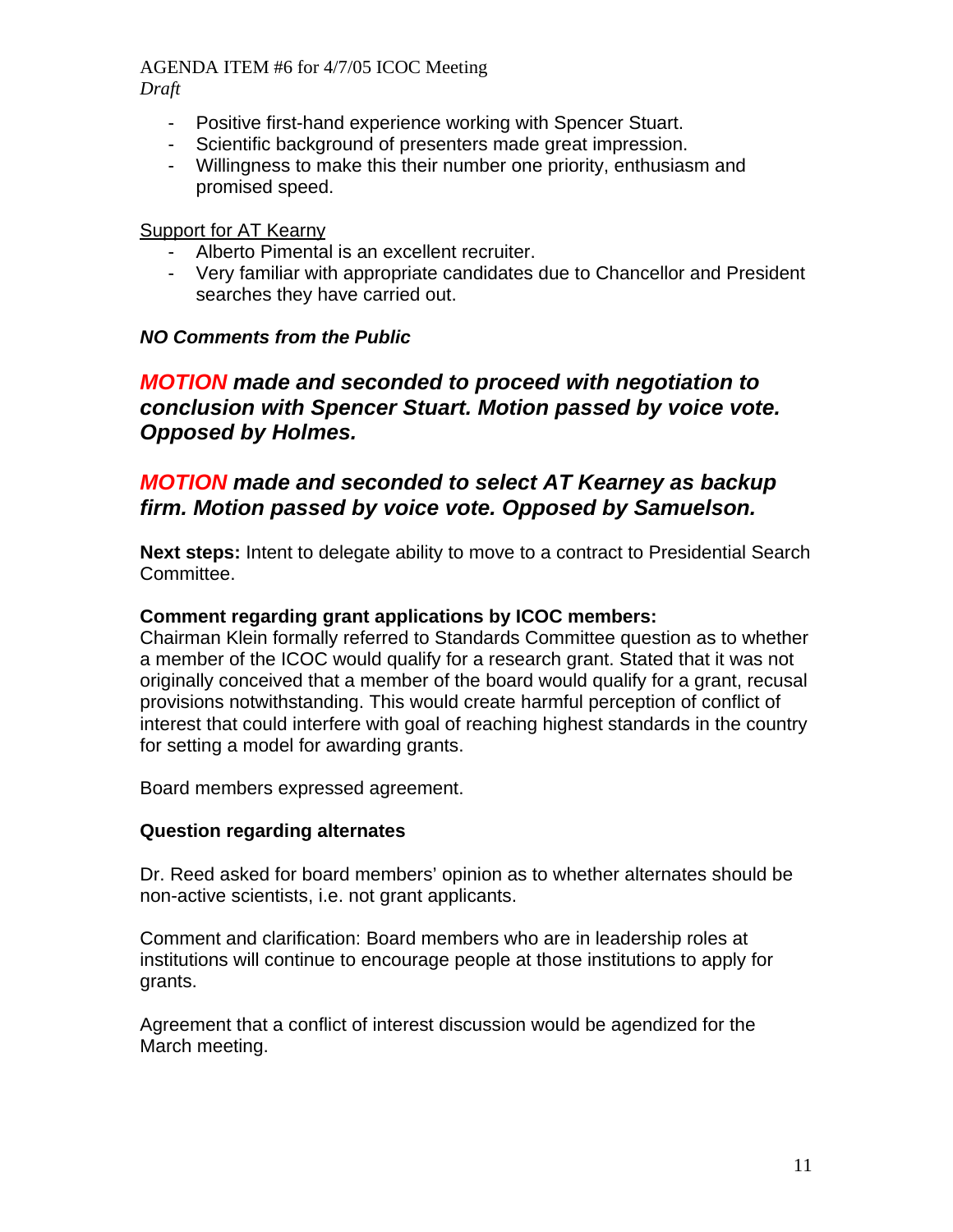*Agenda Item # 10 Closed Session Personnel: (Government Code section 11126, subdivision (a); Health & Safety Code section 125290.30(d)(3)(D).) Consideration of Candidates for Acting President for the California Institute for Regenerative Medicine.* 

Board adjourned to closed session.

*Agenda Item # 11 Consideration of Request for Proposal Drafts for Executive Search Firms in connection with search for Chief Operating Officer, Chief Financial Officer, and General Counsel.* 

Tabled.

*Agenda Item # 12 Consideration of summary minute reports for the following: a. Site Search Committee* 

Tabled.

*b. Working Groups Subcommittees:* 

*i. Standards ii. Facilities iii. Grants* 

#### **#12.b.i. Consideration of Standards Subcommittee summary minutes report.**

Introduced by Dr. Kessler. Group met on January 31, 2005. All members attended in person.

- Committee unanimously approved criteria and process for selection and evaluation of members to serve on Standards Working Group.
- Time line and job description created
- February 22 deadline for submission of completed information form
- Plan to select 13 nominees as slate to be recommended to entire ICOC for approval.

Item 1: Dr. Kessler asked for board member volunteers to serve in five Standards Working Group slots allotted to disease advocate members of the ICOC. (No immediate action would be taken on this item, since it had not been agendized.)

Volunteers: Phyllis Preciado, Jon Shestack, Jon Sheehy, Francisco Prieto, Joan Samuelson.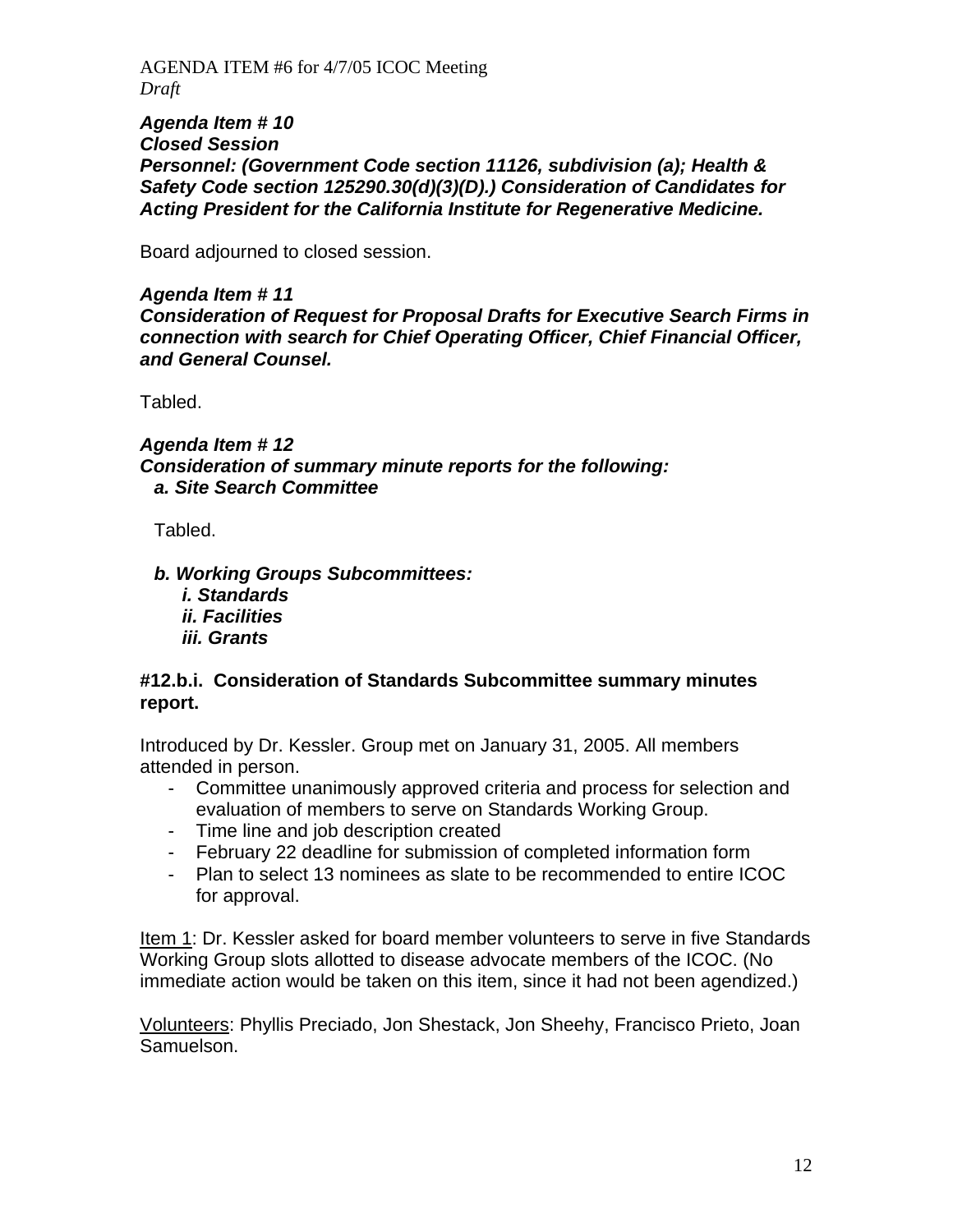The subcommittee will take these 5 volunteers names into consideration at its next meeting.

Item 2: Development of Conflict of Interest Standards. The subcommittee suggests that the ICOC authorize the Institute to retain an independent, non-NIH conflict of interest consultant to advise the ICOC on how to develop conflicts guidelines governing working group members. A consultant, familiar with NIH policy, could recommend how closely the Institute should follow NIH guidelines.

Item 3: (1) Development of Intellectual Property standards and (2) ICOC cooperation with Committee on IP created by Assembly Concurrent Resolution 252 (ACR 252).

(1) Subcommittee reached consensus that Standards Working Group, as outlined in Prop 71, does not have adequate technical expertise to handle IP matters alone. Subcommittee felt strongly that IP group should be broadly based and have expertise to consider ethical, public interest, legal and economics issues in addition to IP expertise. Consensus that IP advisory group should be linked to standards working group in some fashion. Subcommittee suggested that an independent IP evaluation process be developed by ICOC, in addition to ACR 252 recommendations.

(2) Request has been made for nomination of two ICOC members to serve on ACR 252 committee. Subcommittee suggestion that one nominee have industry IP experience and one have academic IP experience. Dr. Kessler asked for volunteers. Michael Goldberg and Sue Bryant volunteered. No official action taken, as item had not been agendized.

(3) ICOC cooperation with Committee on Stem Cell Research Guidelines, created by Senate Bill 322. Members of committee not yet appointed, therefore process of developing guidelines has not begun. Subcommittee moved to send letter to Governor indicating ICOC willingness to cooperate with SB 322 process, and requesting progress report.

## *Comments from the Board*

Major points:

- Regarding the SB 322 committee: a single Senate appointment has held up the process for a number of months and it's urgent that the work proceed.
- Scope of jurisdiction of working groups: some principal tasks such as IP and strategic planning are not encompassed by any working group and need a "home"

Chairman Klein agreed that strategic planning is an important area, and that IP will be particularly challenging because of the existence of WARF patents and complicated legal situations. The board could create a technical committee that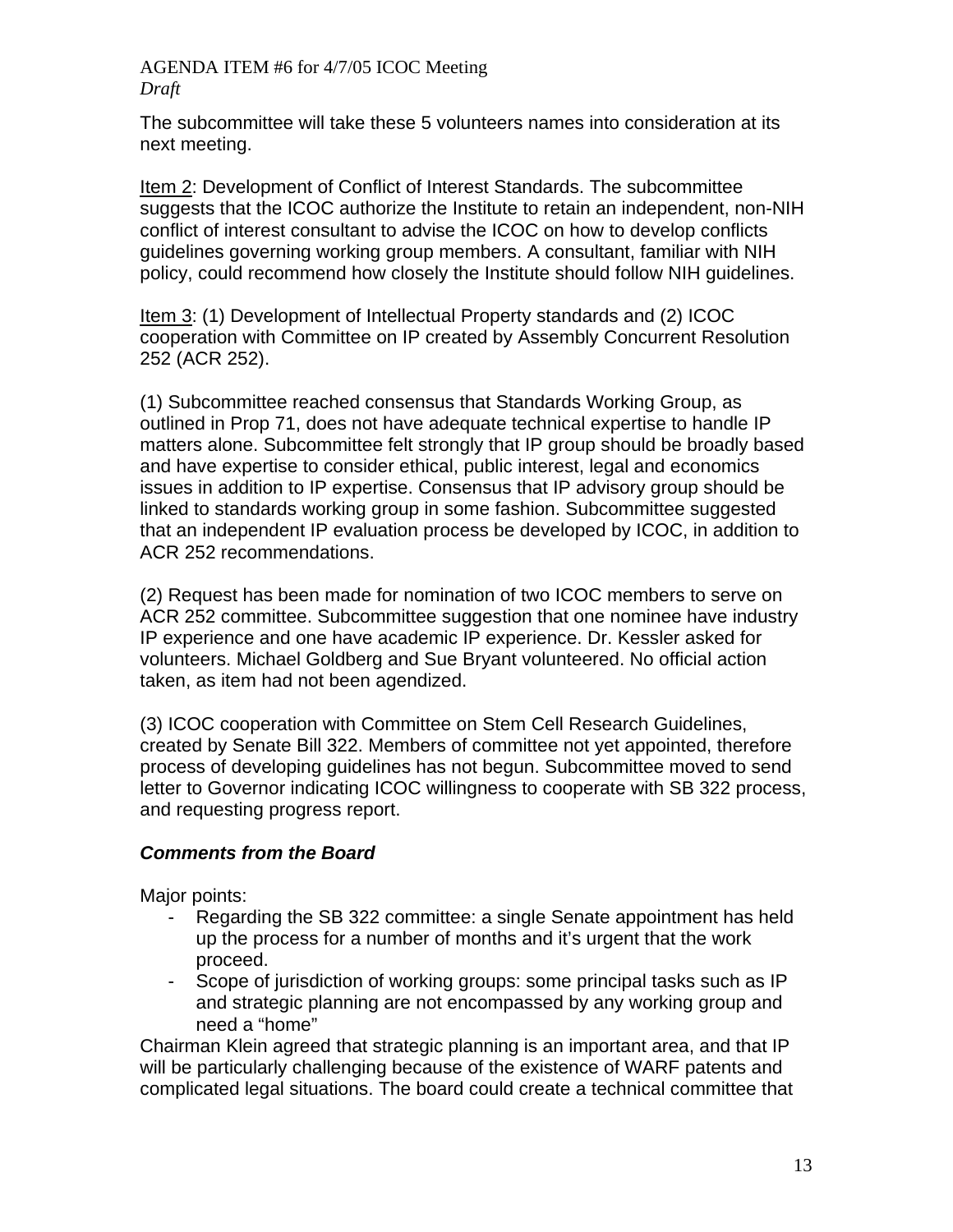incorporates the experience of lawyers represented at nonprofit institutions on the board. This would provide a base of information from which the board committee could launch a thoughtful examination of issues: financial, ethical and others.

Dr. Murphy emphasized distinction between two kinds of IP: (1) IP related to the commercial sector; (2) IP related to the nonprofit sector. He also pointed out that all California organizations have a strong IP component and that an effort should be made to use that expertise effectively, rather than rediscovering the wheel.

### *Comments from the Public:*

Jesse Reynolds, Center for Genetics and Society. Mr. Reynolds wished to reiterate points made in a letter that he had sent to the board. On the subject of conflicts of interest, openness, and transparency, Mr. Reynolds pointed to the disconnects between CIRM policies and the spirit captured in new NIH conflicts of interest standards, which he feels arise from the exemption of the working groups from a number of state laws.

Mr. Reynolds' recommendations: (1) Adopt ICOC policy that members would divest themselves of all biomedical stocks and other investments which may benefit from the activities of the CIRM; (2) Have conflict of interest standards in place before you start to fill working group memberships; (3) Consider basing standards on new, rather than old, NIH standards; (4) Adopt policy that working group members and meeting be subject to Bagley-Keene, the Political Reform Act, and the Public Records Act, with a few explicit and understandable exceptions.

Dr. Kessler drew attention to the fact that information sheets created for working group nominees clearly state that working group members would be subject to applicable conflict of interest guidelines, which are in the process of being developed.

## *MOTION made and seconded to approve report and recommendations of subcommittee. Motion passed by unanimous voice vote.*

Chairman Klein called attention to the fact that the Grants subcommittee report would suggest a standard that exceeds NIH and California state standards, by recommending that scientific and physician membership on grant review committee be limited to individuals from out of state.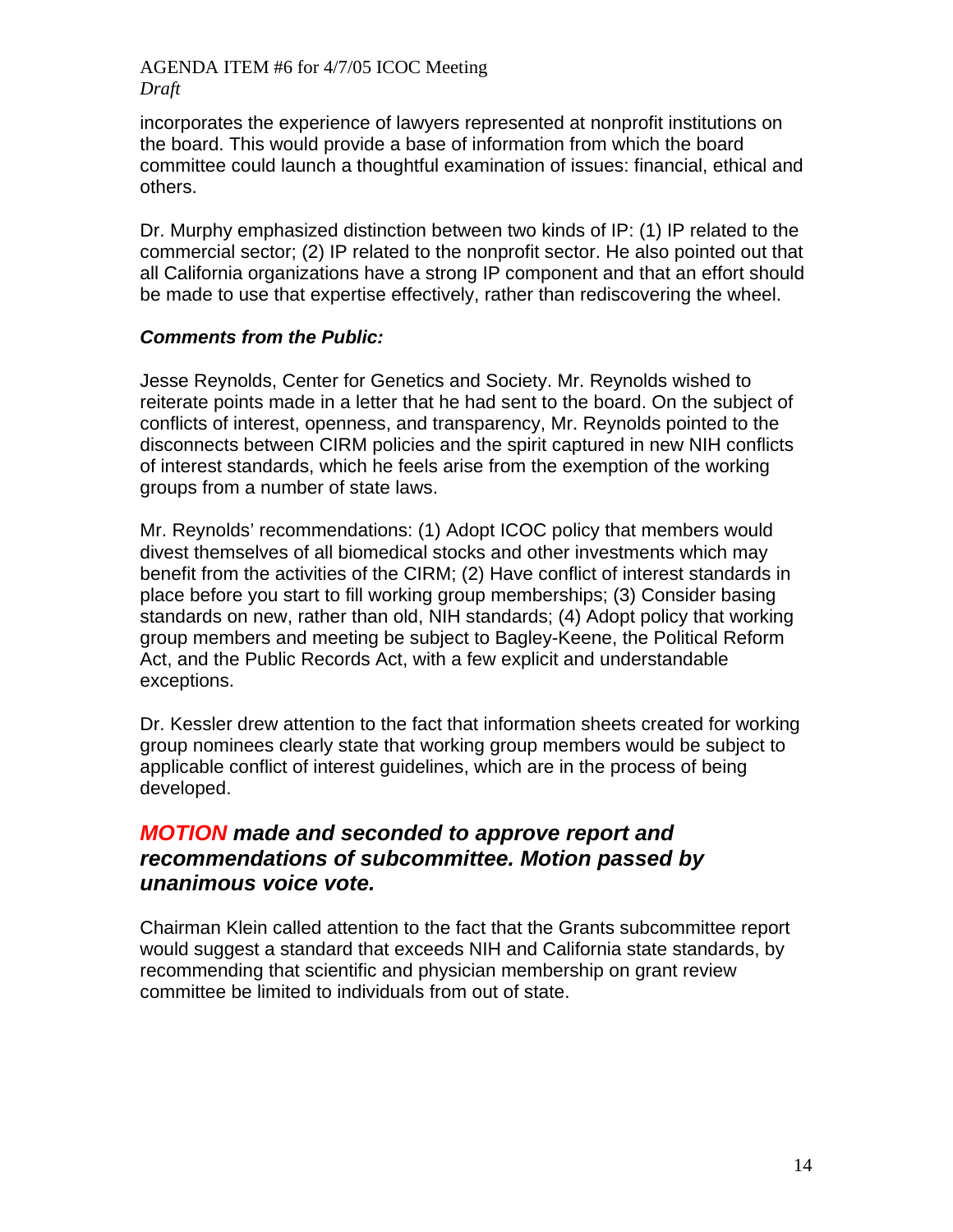### **#12.b.ii. Consideration of Facilities Subcommittee summary minutes report.**

Introduced by Dr. Friedman. The facilities working group subcommittee had not yet held its first meeting. It expected to meet later in February.

## **#12.b.iii. Consideration of Grants Subcommittee summary minutes report.**

Introduced by Dr. Holmes. The subcommittee held a teleconference meeting on January 25.

Selection criteria for working group members. The subcommittee members reached consensus on the following criteria (see meeting minutes for details):

- A. Outstanding, highly recognized experts in the field of stem cell research.
- B. Balanced representation: basic scientists and physician scientists from out of state.

3 envisioned categories of grants in first round (center-based grants, seed grants, and intellectual infrastructure grants) would call for broad expertise in reviewers.

C. Time commitment  $=$  4 meetings per year, although attempts would be made to minimize reviewer time commitment by limiting scope of grants to make review cycles less burdensome.

Next phase: Soliciting names and talking with individuals. Make known that there will be an honoraria for participating in process and funds for support staff. Committee would have opportunity to add expertise by bringing in ad hoc reviewers in some areas, as necessary.

Conflicts of Interest: This issue needs to be decided by standards working group, but assume that grants working group members would be expected to disclose their conflicts of interest and recuse themselves from any consideration of grants, as necessary.

Nomination Process. Desire to solicit as broadly as possible to obtain list of qualified candidates. Nominations would come from: professional societies, members of the public, ICOC members, National Academy of Sciences, University of California planning group, "Who's Who in Stem Cell Research" database, and other sources.

Nomination Deadline: February 14, 2005. (Evaluation of candidates will take far longer than identification of candidates.)

Search Committee Process: Nominees will be equally divided among six twoperson interview teams, who review each on established criteria, then interview subset by phone, and come forward with recommendation of five candidates per team. These 30 candidates would be reviewed by the grants subcommittee in an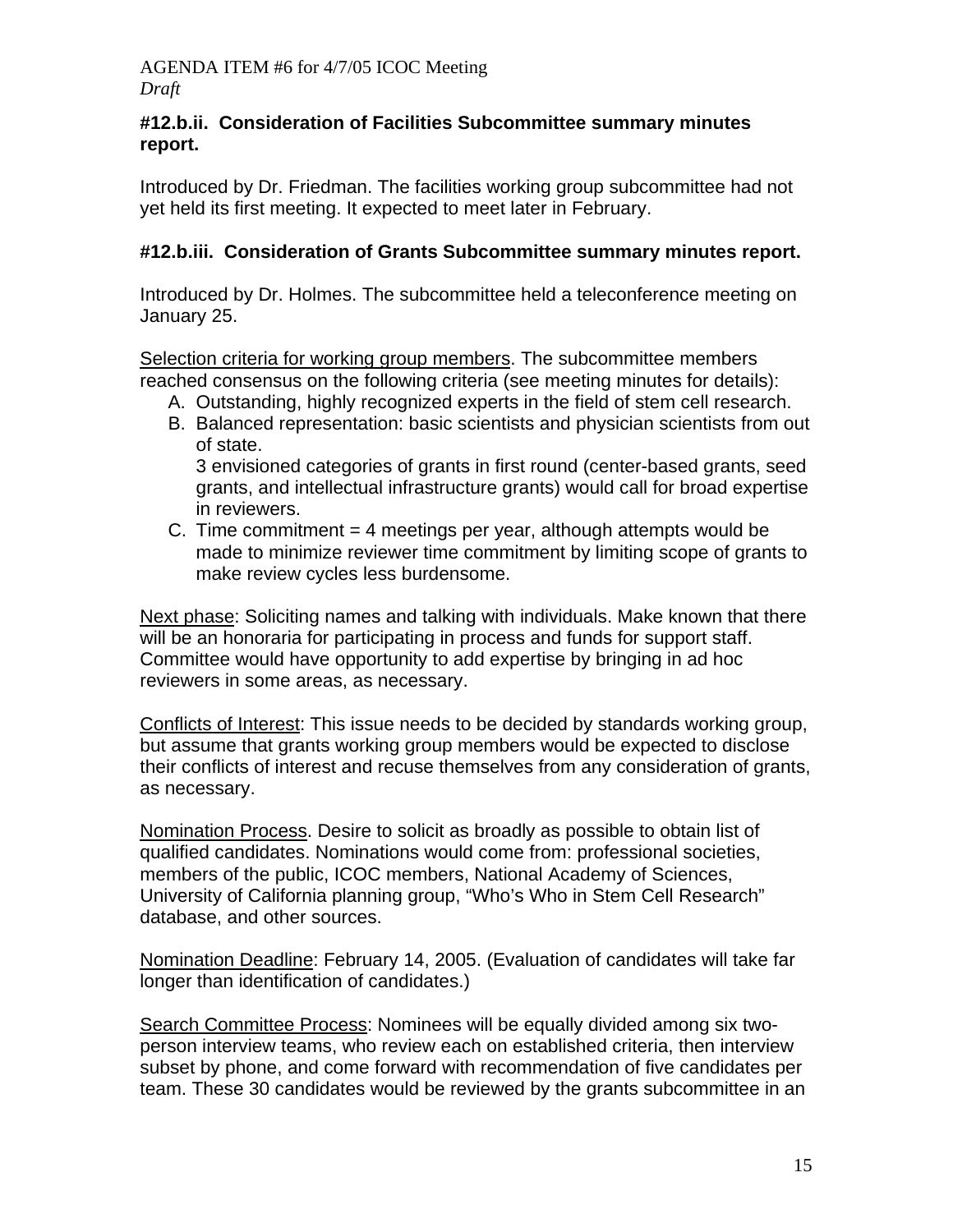open meeting. 15 would be nominated to serve as full members of the grants working group and 15 to serve as an ad hoc committee. This slate would be presented to the ICOC for consideration by the full group. Seven patient advocates from the ICOC will also serve on the grants working group, providing critical input to the grants review process after the scientists have made an initial review of the grants for scientific merit.

## *Comments from the Board*

- February  $14<sup>th</sup>$  seems like a hasty deadline for nominations.
	- o Holmes: 600 nominations have already been collected via preliminary submissions by the National Academy of Sciences, UC, patient advocacy groups, as well as database names. Subcommittee felt the deadline was adequate.
- Has there been any discussion of whether there's a separate body of research involved in translation of stem cell discoveries into effective therapies and cures and what expertise evaluation of such research requires?
	- o Subcommittee recognizes that it will need a diversity of expertise to review grant applications, including scientists and clinicians.
- Would a separate group look at translation of research?
	- o Translational research may mean different things to different people and merit a longer discussion.
	- o An advisory group could potentially be created to address strategic gaps in research that need to be addressed, or translational medicine specifically.
- Should a couple of working group member slots be left unspecified in anticipation of identification of nontraditional areas of research?
	- o Subcommittee chose to be inclusive and target the best scientists, rather than exclusive, targeting specific areas of research.
	- o Chairman Klein reminded the committee that four medical ethicists will sit on the standards working group and that the working groups should interface.
- Reminder that being a superb scientist does not necessarily predict ability to review grants in an excellent and rigorous way. The best measure of grant review ability is probably experience on NIH-like study sessions.
- Four reviews scheduled annually. Will you burn out the committee in one year unless you have overlapping committees?
- Translational research is very different from bench research. CDC has worked hard in this area. Board needs too think about the public's education and how to translate research and communicate it to patients. There must be some sort of environment created in the community that allows you to go in and give a new treatment to people. This piece is not focused on in medical school and fellowship training, and it is more difficult and time consuming than it appears. The issue is to ask people: what is it about your illness that you do or do not understand? At the same time as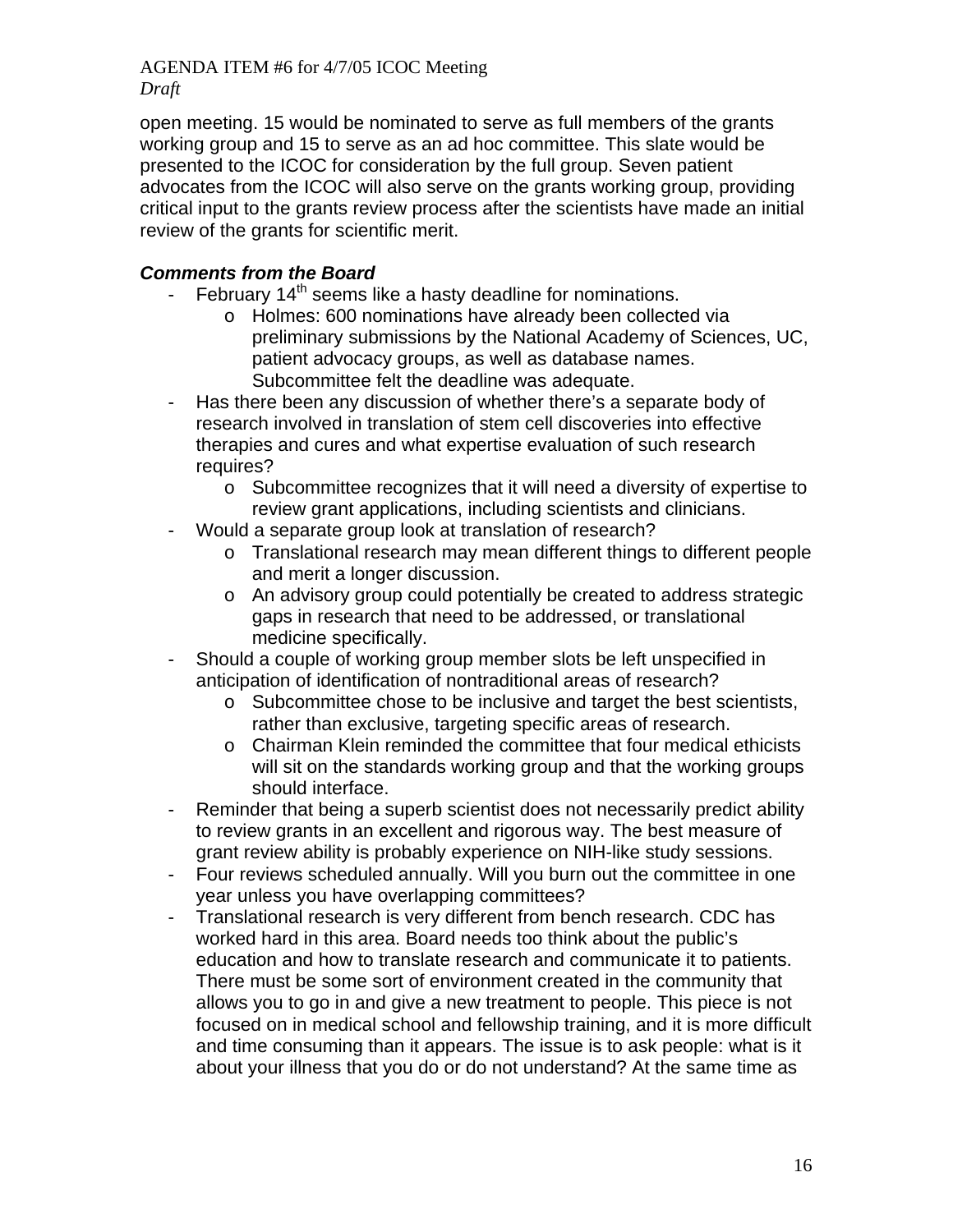we do bench research, we should institute a committee to look at the dissemination and translation of this information.

- o This is important and a good category to raise in discussion of grant programs.
- 15 member scientific review group can serve as initial nodal point for review, but will need to involve a large cadre of expertise. The ICOC will potentially receive thousands or tens of thousands of grant proposals.
- Suggestion to organize a board seminar to discuss translational medicine.
	- o Discuss infrastructure required for effective translational research.
		- o Dr. Holmes offered to provide a report from an Institute of Medicine committee which he co-chairs, which planned to address the topic of translational medicine.
			- **Suggestion that CIRM support a program of board members** attending specialized educational forums.

## *Comments from the Public*

Mr. Posner: The ICOC will be awarding multiyear grants. Have you thought about how you are going to handle the grants management second, third, fourth, fifth year?

Dr. Holmes: That was not the purview of our subcommittee. We believe the president will take on the grant management task.

Jesse Reynolds: The Human Genome Project can serve as an analogy for your enterprise. It had a similar budget and time scale, and earmarked 3 percent of its research budget for the ELSI program: Ethical, Legal and Social Implications of their work. Urged the ICOC to consider a special section with a degree of autonomy and an earmarked budget.

George Burrows, Regenerative Medicine Awareness Program: Irv Weissman and the ISSCR have embedded ethicists into their board structure and conferences. Perhaps two of the 30 slots could be considered for ethicists like Laurie Zoloff.

## *MOTION made and seconded to approve report and recommendations of subcommittee. Motion passed by unanimous voice vote.*

### *Agenda Item #13 Consideration of strategy regarding the award of scientific and medical research grants, including categories of grants and types of recipients.*

Tabled.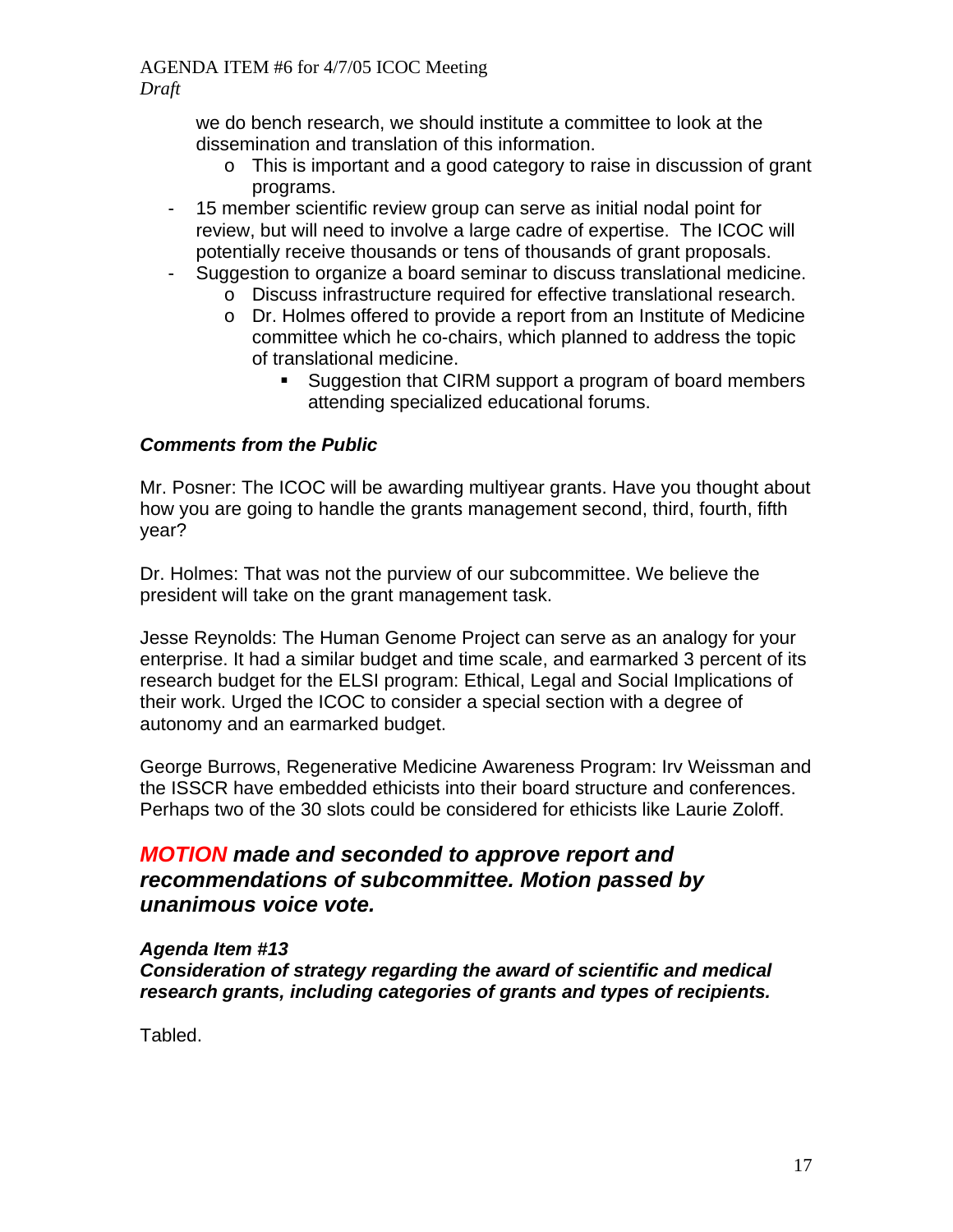#### *Agenda Item #14 Consideration of creation of Intellectual Property Advisory Council to make recommendations to the ICOC re: standards for IP agreements.*

Tabled.

### *Agenda Item #15 Scheduling of Subsequent Meeting(s) of the ICOC.*

Tabled.

### *Agenda Item #16*

*Public comment. The Committee will accept public testimony on any matter under its jurisdiction that is not on the agenda, but the Committee cannot act on any such matter at this meeting.*

Lynne Balleu: Given that ALS is a fast-acting and fatal disease, can the ICOC require a clause in all grant awards agreeing to some degree of collaboration, while still respecting the need for proprietary information?

Chairman Klein: This very important issue is embedded in the Intellectual Property discussion as well as in the publication policy and the incentives to publish early and share information early, which the committee could decide to incorporate into its grants policy.

Mr. Shestack: These issues are also important for the standards working group.

Dr. Reed: The mandate for this committee is going to be to reward the types of behaviors we'd like to see incorporated into this research program by putting the financial reward where we want the behaviors rewarded.

Dr. Steward: Scientists do, in fact, like to collaborate, but there's currently no incentive or structure that fosters collaboration.

Jean Loring, Burnham Institute. Has eight years of experience on study sections. NIH grants are structured with only one principal investigator (PI). More and more it is inappropriate to have only one PI. Ms. Loring proposed a structure that has joint principal investigators of equal status. This would be a very serious change from NIH policy.

David Shatto. I'm an ordinary guy who took a day off work to come to this meeting because I really think that what you are doing here is historically important. We may not have another chance like this in our lifetimes to influence decisions of this magnitude. I urge you to put the public interest first, particularly as you consider models for handling intellectual property. Formation of an ad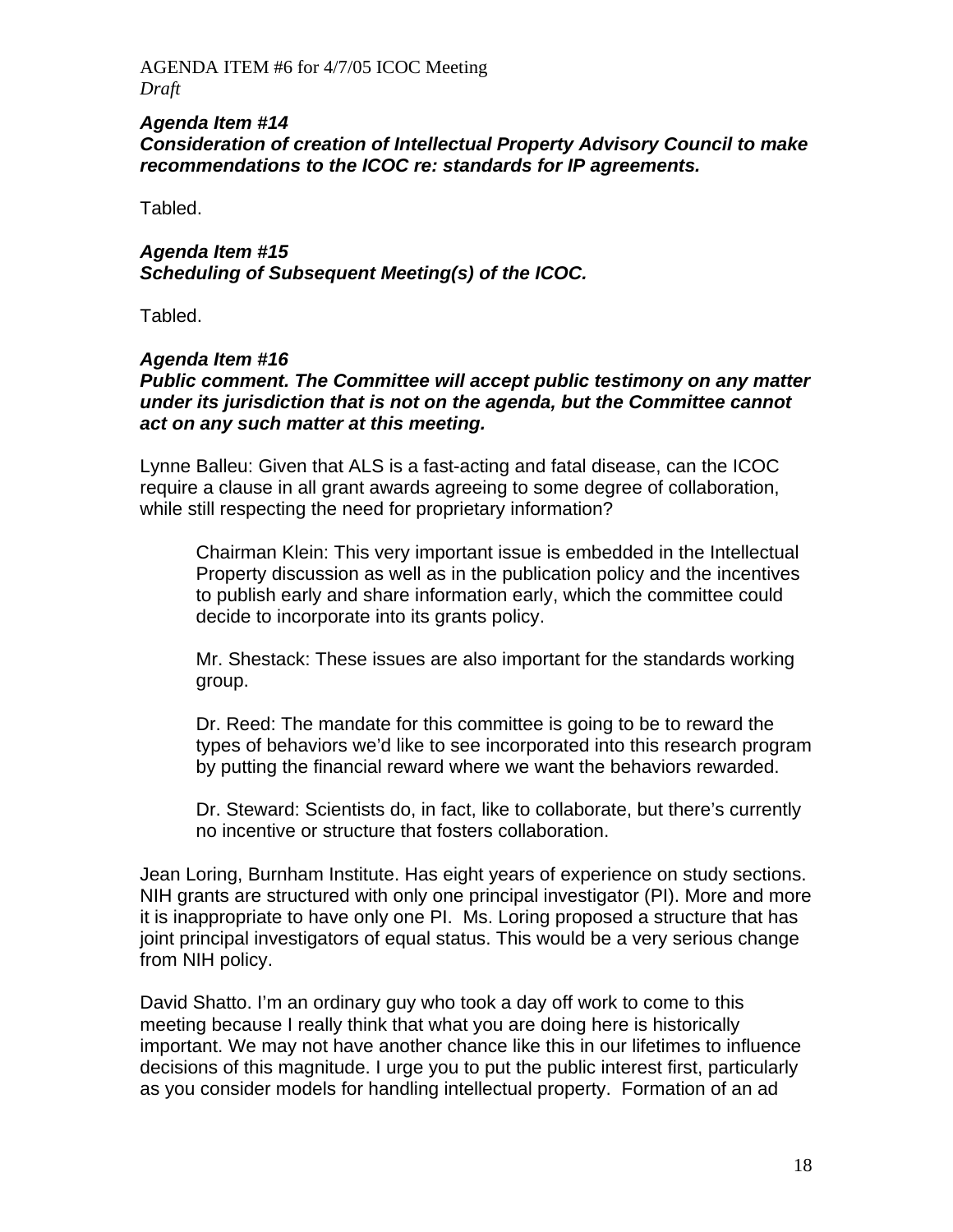hoc committee of a subcommittee does not absolve you of your responsibility to do some independent consideration of this issue. You have the opportunity to establish a new scientific model by finding and adopting a viable open source model.

Coach Casey, San Diego. My mother died of Bulbar and it took 15 doctors to come to any type of conclusion. The ALS patient has no time. It's lethal. ALS doesn't need just a normal scientific project, it needs a Manhattan Project.

### *Question from the Board*

What is the current timeline for making grant awards, are we still shooting for May or June?

Chairman Klein: The May timeline is still on the table, but we have to make sure that we have quality standards before we start any program.

## *17. "A Spotlight Presentation" on Amyotrophic Lateral Sclerosis*

Introduced by Dr. Fontana. Spoke about ALS from the perspective of a particular patient. His mother's slurred speech led to tests that revealed she had ALS, a neurodegenerative disease that takes the life of nearly all of its victims within a few years of diagnosis. No treatment exists, although one drug prolongs life a few months. ALS can strike at any age, but is most common in fifth and sixth decade of life. Men are targeted more frequently than women until menopause, when rates become equal. 20 percent of cases are linked to SOD-1 gene mutation. Majority of cases have no known cause.

ALS presents in two ways. Vast majority present with skeletal form. Ten percent present with Bulbar form, which attacks muscles involved with speech, swallowing and breathing. This form has a more rapid course. Dr. Fontana's mother went from very active to wheelchair bound in a year. Through her physical degeneration, her active mind remained intact.

Mechanical ventilation is a choice that most ALS patient confront early on and which brings a huge financial and emotional cost with it.

The incidence of ALS is five times higher than that of Huntington's disease, slightly less than Parkinson's disease, and about equal to multiple sclerosis, but the number of people living with ALS is much less because of the rapid course of this illness.

The financial market potential for an ALS therapy ranges between \$500 million and a billion dollars.